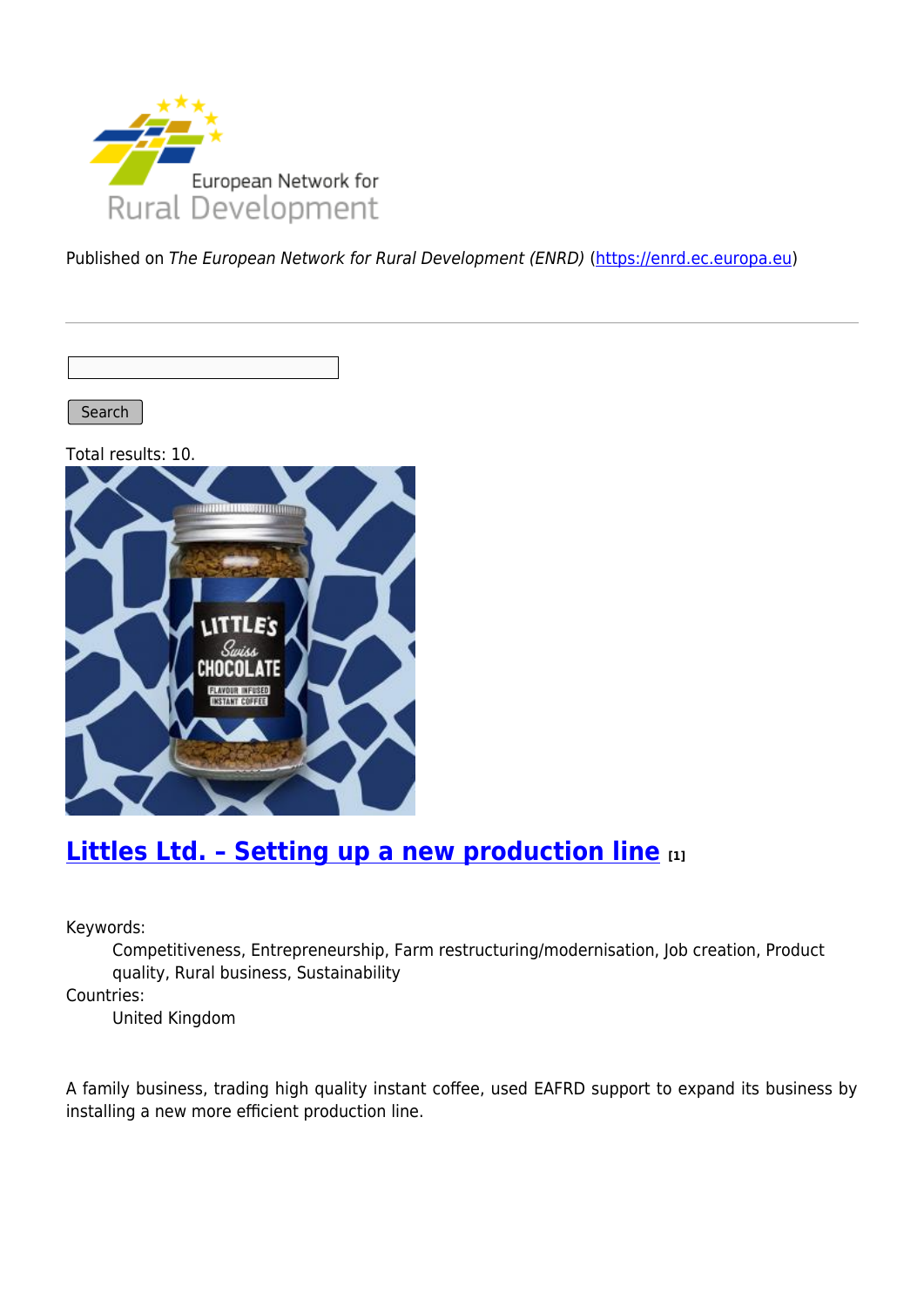

# **[Diversification to non-agricultural activities on the farm](https://enrd.ec.europa.eu/projects-practice/diversification-non-agricultural-activities-farm-abraham_en) [Abraham](https://enrd.ec.europa.eu/projects-practice/diversification-non-agricultural-activities-farm-abraham_en) [2]**

Keywords:

Competitiveness, Diversification, Entrepreneurship, Farm restructuring/modernisation, Rural business

Countries:

Czech Republic

A diversified farm with a carpentry workshop, used RDP support to acquire a telescopic handler in order to improve its productivity.



## **[RUSIMOVICI NEGOSLAV RAICO - Development and](https://enrd.ec.europa.eu/projects-practice/rusimovici-negoslav-raico-development-and-modernisation-vegetable-farm_en) [modernisation of a vegetable farm](https://enrd.ec.europa.eu/projects-practice/rusimovici-negoslav-raico-development-and-modernisation-vegetable-farm_en) [3]**

Keywords:

Agriculture, Competitiveness, Direct marketing, Entrepreneurship, Farm restructuring/modernisation Countries: Romania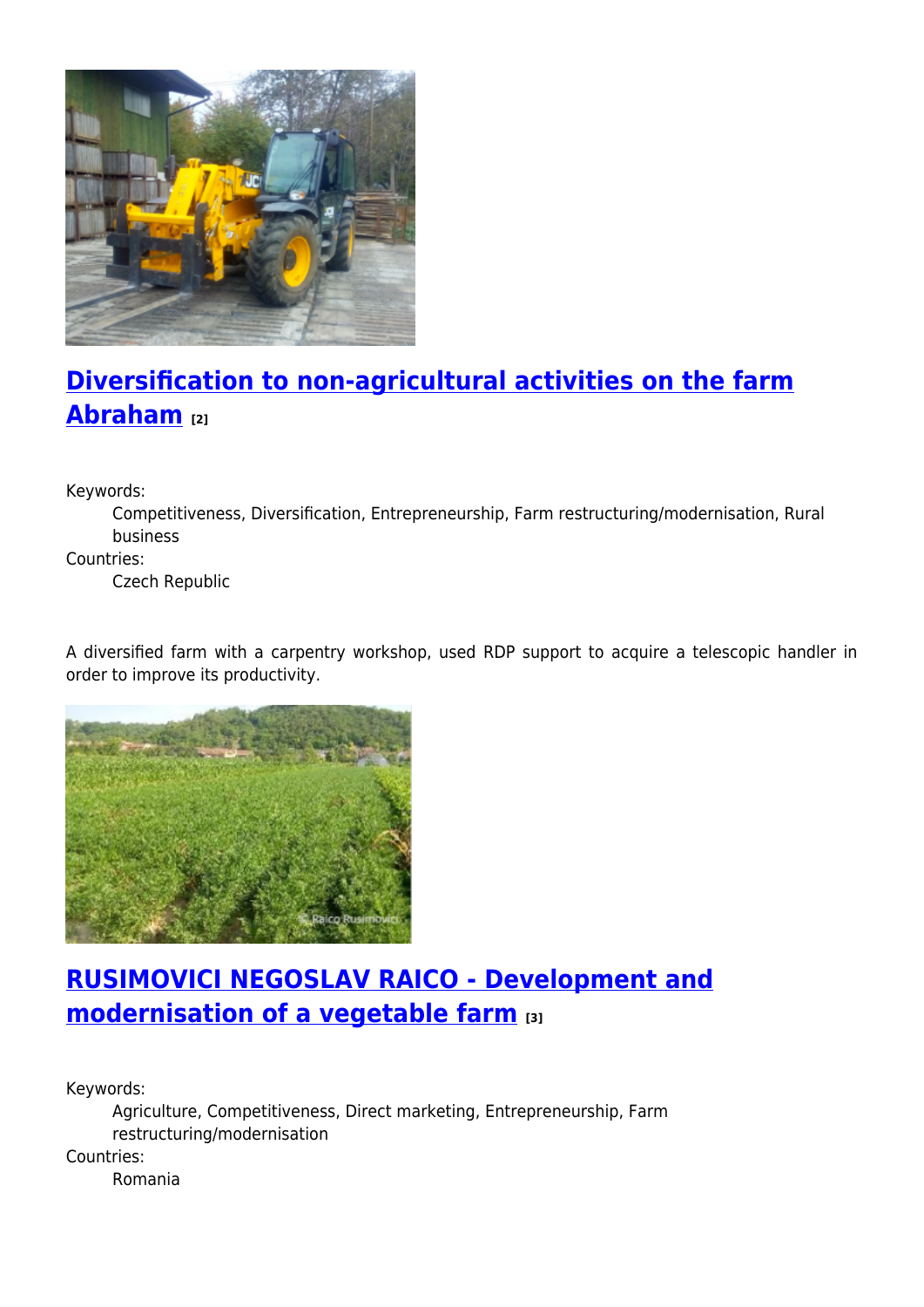Turning a subsistence family farm into a dynamic agri-business through modernization and adoption of affordable new equipment.



### **[Investing in biodynamic agriculture](https://enrd.ec.europa.eu/projects-practice/investing-biodynamic-agriculture_en) [4]**

Keywords:

Agriculture, Competitiveness, Entrepreneurship, Environmental sustainability, Family farming, Organic farming, Product quality

Countries:

Croatia

RDP support helped a family farm to generate added value by applying a sustainable model of production through biodynamic agriculture.



### **[Biddenden Vineyards – modernisation project](https://enrd.ec.europa.eu/projects-practice/biddenden-vineyards-modernisation-project_en) [5]**

Keywords:

Agriculture, Competitiveness, Entrepreneurship, Farm restructuring/modernisation Countries:

United Kingdom

Expanding a viticulture business to meet market demand by investing in modern and efficient equipment.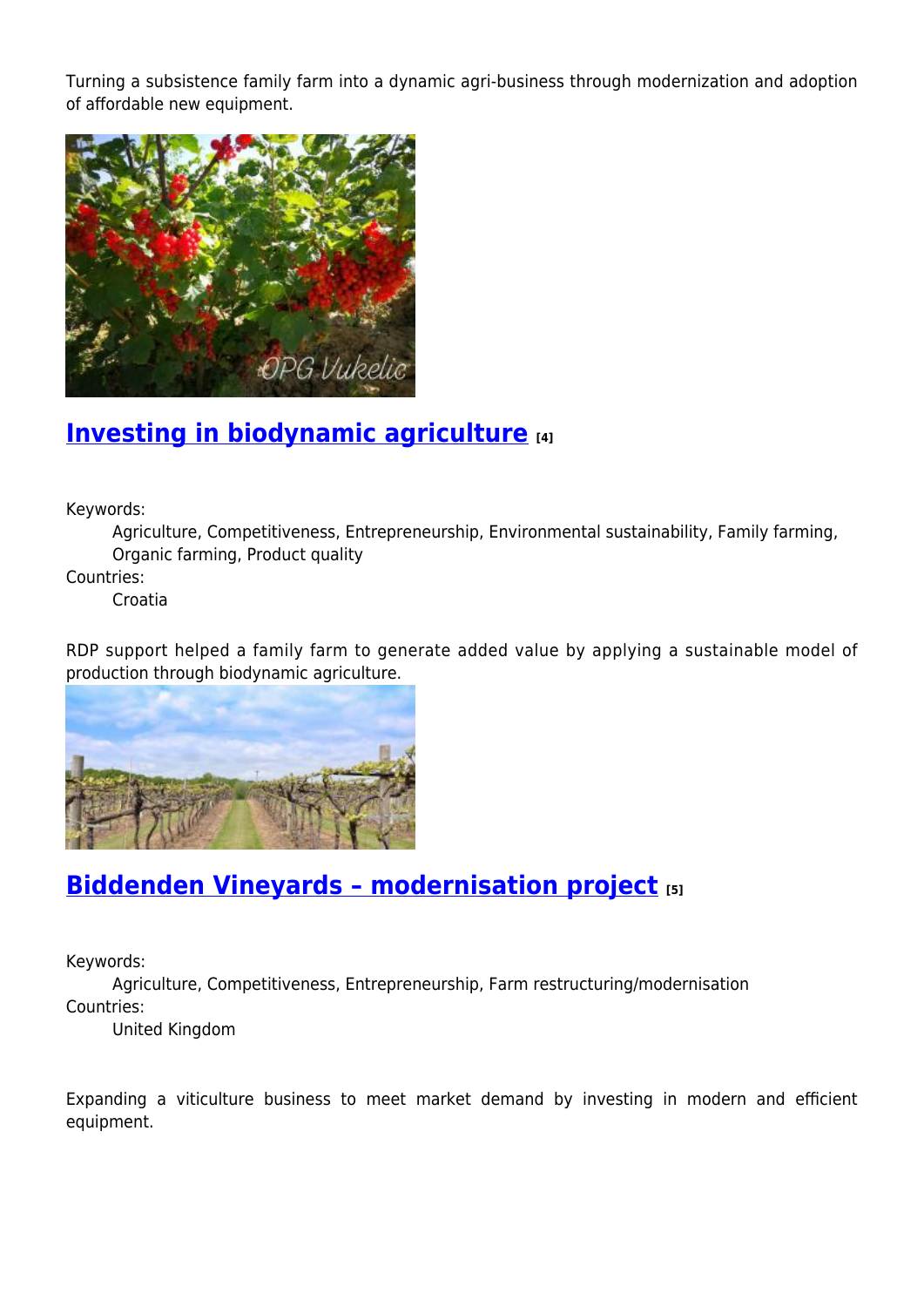

## **[Purchasing a stone cutting machine](https://enrd.ec.europa.eu/projects-practice/purchasing-stone-cutting-machine_en) [6]**

Keywords:

Competitiveness, Job creation, LEADER/CLLD, Rural business Countries:

Estonia

A small rural business used RDP support to purchase new stone-cutting equipment in order to expand its range of products.



## **[OPG Majcenović Nadici - Investing in viticulture and](https://enrd.ec.europa.eu/projects-practice/opg-majcenovic-nadici-investing-viticulture-and-winemaking-equipment_en) [winemaking equipment](https://enrd.ec.europa.eu/projects-practice/opg-majcenovic-nadici-investing-viticulture-and-winemaking-equipment_en) [7]**

Keywords: Agriculture, Family farming, Farm restructuring/modernisation Countries: Croatia

A small family farm in a traditional winemaking area of Croatia used RDP support to purchase new machinery and equipment for wine producing.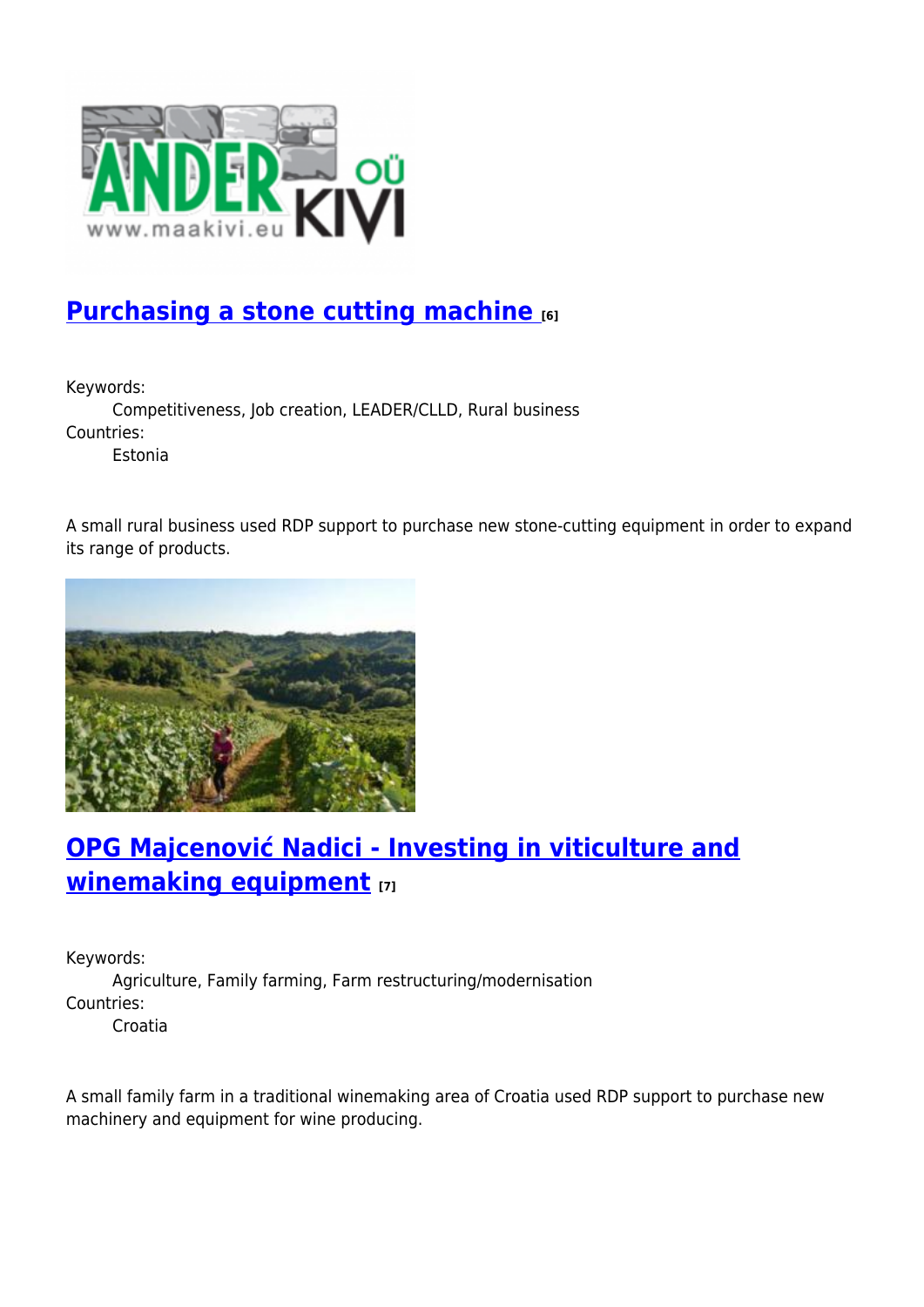

## **[Increasing the competitiveness of a small farm in Croatia](https://enrd.ec.europa.eu/projects-practice/increasing-competitiveness-small-farm-croatia_en) [8]**

Keywords:

Agriculture, Competitiveness, Family farming, Farm restructuring/modernisation, Renewable energy

Countries:

Croatia

Upgrading the production capacity of a farm by investing into building new greenhouses and setting up an irrigation system.



### **[Integrated veterinary services using a mobile lab](https://enrd.ec.europa.eu/projects-practice/integrated-veterinary-services-using-mobile-lab_en) [9]**

Keywords:

Animal welfare, Entrepreneurship, Job creation, Rural business, Rural services Countries:

Romania

Responding to clients' needs by offering new integrated veterinary services using a mobile laboratory.